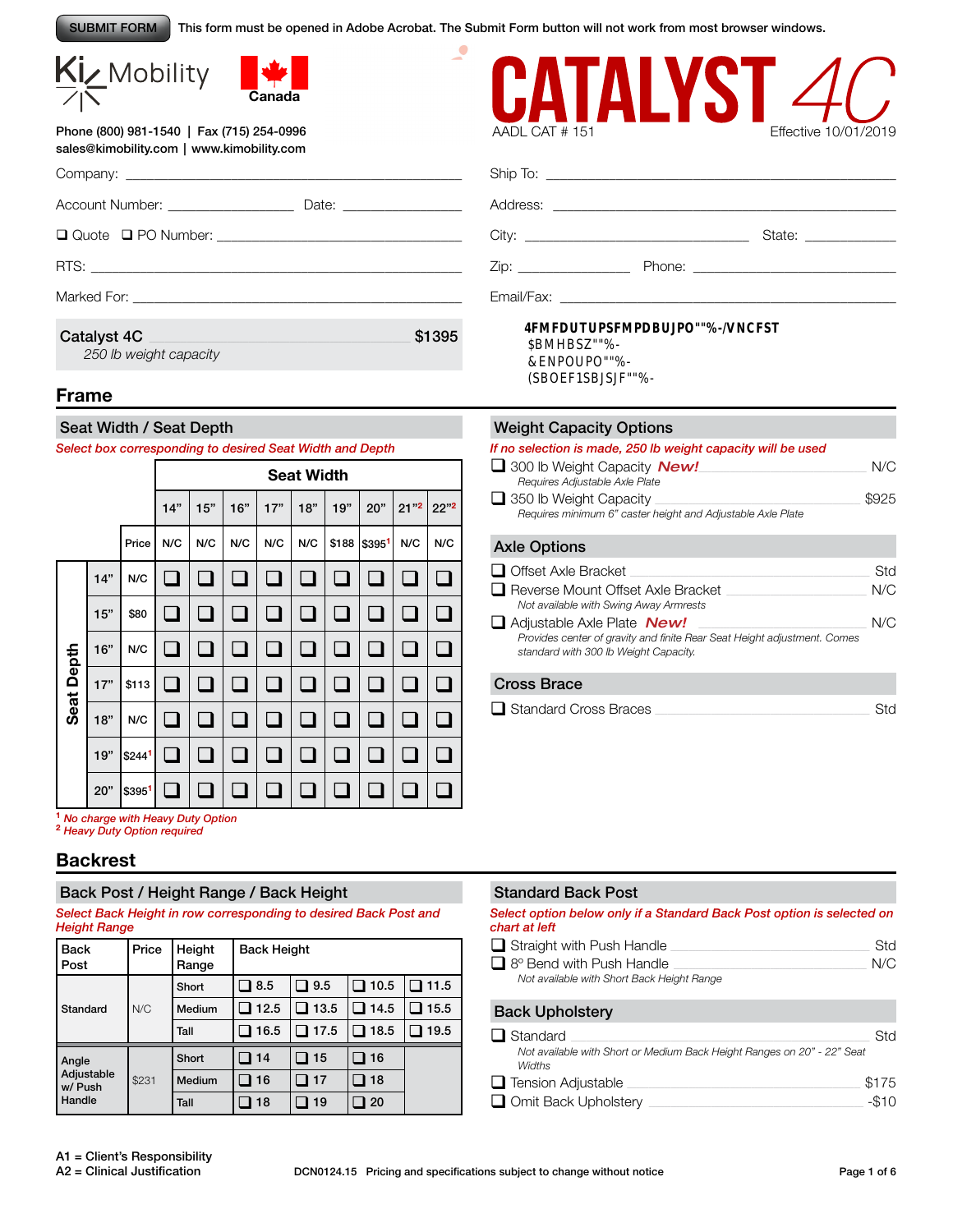



**CATALYST 4C** 

**Select store location - AADL Numbers** medical equipment

- ☐ Calgary AADL 00000 78000 003
- ☐ Edmonton AADL 00000 78000 001
- ☐ Grande Prairie AADL 0000 665538 001

# **Footrest**

| <b>Hanger Bend</b>                                                   |                   |
|----------------------------------------------------------------------|-------------------|
| $\Box$ 60 $^{\circ}$                                                 | \$195             |
| $\Box$ 70 $^{\circ}$                                                 | \$195             |
| $\Box$ 80 $^{\circ}$<br>Not available with 7" or 8" Casters          | \$195             |
| $\Box$ Elevating Leg Rests (ELR) (A2)                                | \$369             |
| $\Box$ Pro Elevating Leg Rests (PRO ELR) (A2)<br>$\Box$ Omit Hangers | \$500<br>$-$ \$25 |

| Footplate                                                                          |       |
|------------------------------------------------------------------------------------|-------|
| $\Box$ Composite<br>Not available with PRO ELR                                     | N/C   |
| $\Box$ Composite Angle Adjustable (A2)<br>Not available with ELR or 14" Seat Width | \$195 |
| $\Box$ Aluminum Angle Adjustable (A2)                                              | \$185 |

### Footrest / Extension / Seat to Footrest Length

*Select Seat to Footrest Length in row corresponding to desired Footrest and Extension. Footrest Length of at least 2.5" shorter than Front Seat Height recommended. Extension Tube Hanger measurements are based on 70º Hanger / Front Frame Bend.* 

| Footrest                               | Extension |                    | Seat to Footrest Length |             |             |             |              |             |             |             |  |
|----------------------------------------|-----------|--------------------|-------------------------|-------------|-------------|-------------|--------------|-------------|-------------|-------------|--|
| Extension<br>Tube<br>Hangers           | Short     | $\Box$ 11          | $\Box$ 11.5             | $\Box$ 12   | $\Box$ 12.5 | $\Box$ 13   | $\Box$ 13.5  | $\Box$ 14   | $\Box$ 14.5 | $\Box$ 15   |  |
|                                        | Medium    | $\Box$ 13          | $\Box$ 13.5             | $\Box$ 14   | $\Box$ 14.5 | $\Box$ 15   | $\Box$ 15.5  | $\Box$ 16   | $\Box$ 16.5 | $\Box$ 17   |  |
| $(60^{\circ}, 70^{\circ}, 80^{\circ})$ | Long      | $\Box$ 15.5        | $\Box$ 16               | $\Box$ 16.5 | $\Box$ 17   | $\Box$ 17.5 | $\Box$ 18    | $\Box$ 18.5 | $\Box$ 19   | $\Box$ 19.5 |  |
| Elevating<br>Leg Rests<br>(ELR)        | Short     | $\Box$ 12          | $\Box$ 13               | $\Box$ 14   | $\Box$ 15   | $\Box$ 16   |              |             |             |             |  |
|                                        | Long      | $\Box$ 13          | $\Box$ 14               | $\Box$ 15   | $\Box$ 16   | $\Box$ 17   | $\Box$ 18    |             |             |             |  |
| Extended                               | Short     | $\Box$ 18          | $\Box$ 19               | $\Box$ 20   | $\Box$ 21   | $\Box$ 22   |              |             |             |             |  |
| Length ELR                             | Long      | $\Box$ 18          | $\Box$ 19               | $\Box$ 20   | $\Box$ 21   | $\Box$ 22   | $\square$ 23 | $\Box$ 24   |             |             |  |
| <b>PRO ELR</b>                         | Short     | $\Box$ 12 - 17.5   |                         |             |             |             |              |             |             |             |  |
| Low Pivot                              | Long      | $\Box$ 15 - 21     |                         |             |             |             |              |             |             |             |  |
| <b>PRO ELR</b>                         | Short     | $\Box$ 10.5 - 15.5 |                         |             |             |             |              |             |             |             |  |
| <b>High Pivot</b>                      | Long      | $\Box$ 13 - 19     |                         |             |             |             |              |             |             |             |  |

### Heel Loop

| $\Box$ Heel Loops<br>$\Box$ Adjustable Heel Loops<br>Omit Heel Loops | \$30<br>\$45<br>N/C |
|----------------------------------------------------------------------|---------------------|
| <b>Calf Strap</b>                                                    |                     |
| $\Box$ Velcro Adjustable                                             | \$44                |
| $\Box$ Padded Velcro Adjustable (A1)                                 | \$85                |
| Bodypoint Padded AeroMesh (A1)                                       | \$123               |

#### Residual Limb Support

 $\Box$  Residual Limb Support (A2)

| $\Box$ Left   | $$450$                   | $\Box$ Right $\Box$ | \$450                     |
|---------------|--------------------------|---------------------|---------------------------|
|               | Omit Left Hanger _ -\$14 |                     | Omit Right Hanger _ -\$14 |
| Cover         |                          |                     |                           |
| $\Box$ Smooth | $\Box$ Air Mesh          | Smooth              | $\Box$ Air Mesh           |
| Pad Size      |                          |                     |                           |
| $\Box$ 5 x 8  | $\Box$ 9 x 14            | $\Box$ 5 x 8        | $\Box$ 9 x 14             |
| $\Box$ 7 x 10 | $\Box$ 11 x 10           | $\sqrt{7}$ x 10     | $\Box$ 11 x 10            |
| $\Box$ 9 x 10 | $\Box$ 11 x 14           | $9 \times 10$       | $111 \times 14$           |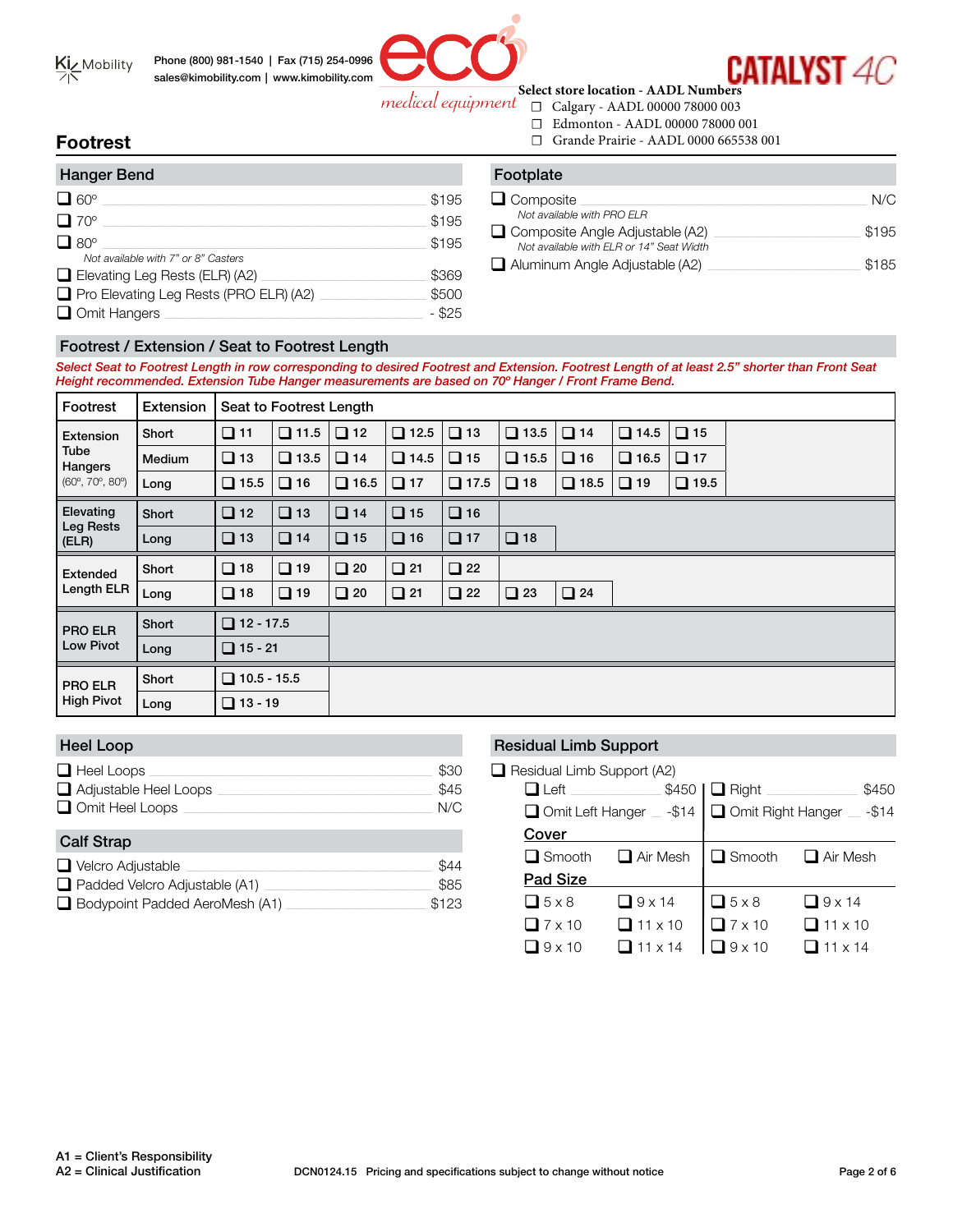

**CATALYST 4C Select store location - AADL Numbers**

medical equipment

- ☐ Calgary AADL 00000 78000 003 ☐ Edmonton - AADL 00000 78000 001
- ☐ Grande Prairie AADL 0000 665538 001

# **Front Seat Height and Casters**

Caster Size / Front Frame Type / Front Seat Height *Select Front Seat Height in row corresponding to desired caster size. Note: Selections in first three Front Seat Height columns use Super Low Front Frame.* 

| Caster                                                 | <b>Front Seat Height</b> |                                         |                                    |           |                                               |           |             |           |             |           |             |           |             |           |
|--------------------------------------------------------|--------------------------|-----------------------------------------|------------------------------------|-----------|-----------------------------------------------|-----------|-------------|-----------|-------------|-----------|-------------|-----------|-------------|-----------|
| Size                                                   |                          | Uses Super Low Front Frame <sup>3</sup> |                                    |           |                                               |           |             |           |             |           |             |           |             |           |
| 4"                                                     | $\Box$ 13.5' $\Box$ 14   |                                         | $\Box$ 14.5 $\Box$ 15 <sup>2</sup> |           | $\Box$ 15.5 $\Box$ 16                         |           | $\Box$ 16.5 | $\Box$ 17 | $\Box$ 17.5 | $\Box$ 18 | $\Box$ 18.5 | $\Box$ 19 | $\Box$ 19.5 | $\Box$ 20 |
| 5"                                                     | $\Box$ 14.5 $\Box$ 15    |                                         | $\Box$ 15.5 $\Box$ 16              |           | $\boxed{\blacksquare}$ 16.5 $\blacksquare$ 17 |           | $\Box$ 17.5 | $\Box$ 18 | $\Box$ 18.5 | $\Box$ 19 | $\Box$ 19.5 | $\Box$ 20 | $\Box$ 20.5 |           |
| 6"                                                     | $\Box$ 15.5 $\Box$ 16    |                                         | $\Box$ 16.5 $\Box$ 17              |           | $\Box$ 17.5                                   | $\Box$ 18 | $\Box$ 18.5 | $\Box$ 19 | $\Box$ 19.5 | $\Box$ 20 | $\Box$ 20.5 | $\Box$ 21 |             |           |
| 7"                                                     | $\Box$ 17                | $\Box$ 17.5                             |                                    | $\Box$ 18 |                                               |           | $\Box$ 19.5 | $\Box$ 20 | $\Box$ 20.5 | $\Box$ 21 |             |           |             |           |
| 8"                                                     | $\Box$ 17.5 $\Box$ 18    |                                         | $\Box$ 18.5 $\Box$ 19              |           | $\Box$ 19.5                                   | $\Box$ 20 | $\Box$ 20.5 | $\Box$ 21 |             |           |             |           |             |           |
| Formt Cant Holebt not published with Av 48 Dalu Contae |                          |                                         |                                    |           |                                               |           |             |           |             |           |             |           |             |           |

**<sup>1</sup>***Front Seat Height not available with 4 x 1" Poly Caster* **<sup>2</sup>***Super Low Front Frame required when using 4 x 1" Poly Caster* **<sup>3</sup>***Super Low Front Frame \$100 retail*

#### Caster Type

| $\Box$ 1" Poly                                    | N/C   |
|---------------------------------------------------|-------|
| $\Box$ 1" Poly Aluminum (A1)                      | \$100 |
| Not available with 6", 7" and 8" Caster Sizes     |       |
| l 1" Pneumatic                                    | \$100 |
| Not available with 4", 5" and 7" Caster Sizes     |       |
| $\Box$ 1.5" Poly                                  | \$63  |
| Not available with 7" and 8" Caster Sizes         |       |
| $\Box$ 1.5" Soft Roll Aluminum (A1)               | \$150 |
| Not available with 7" and 8" Caster Sizes         |       |
| $\Box$ 2" Poly                                    | \$88  |
| Not available with 4", 5", 7" and 8" Caster Sizes |       |
| $\Box$ 2" Pneumatic w/ Foam Insert (A1)           |       |
| Not available with 4", 5", 6" and 7" Caster Sizes |       |

| Maximum Seat Dump Reference<br>(Front Seat Height minus Rear Seat Height) |     |     |     |     |     |     |     |
|---------------------------------------------------------------------------|-----|-----|-----|-----|-----|-----|-----|
| Seat Depth                                                                | 14" | 15" | 16" | 17" | 18" | 19" | 20" |
| つ"<br>2.5"<br>つ"<br>n"<br>1.5"<br>2.5"<br>2.5"<br>Maximum Dump            |     |     |     |     |     |     |     |

Fork Stem

| $\Box$ Standard Fork Stem      | Std. |
|--------------------------------|------|
| $\Box$ 3/4" Longer Fork Stem   | \$44 |
| $\Box$ 1 1/2" Longer Fork Stem | \$44 |

# **Wheel Locks**

| <b>Wheel Lock</b>               |     |
|---------------------------------|-----|
| $\Box$ Push to Lock             | Std |
| $\Box$ Push to Lock Flush Mount | N/C |
| $\Box$ Pull to Lock             | N/C |
| Omit Wheel Locks                | N/C |

#### **Wheel Lock Options**

| $\Box$ Extension Handles                                                     | \$84  |
|------------------------------------------------------------------------------|-------|
| Available only with Push to Lock or Pull to Lock Wheel Locks                 |       |
| $\Box$ Grade Aids (A2)                                                       | \$187 |
| Available only with Push to Lock Wheel Locks and Pneumatic or Pneumatic with |       |
| Airless Insert Rear Tire Types                                               |       |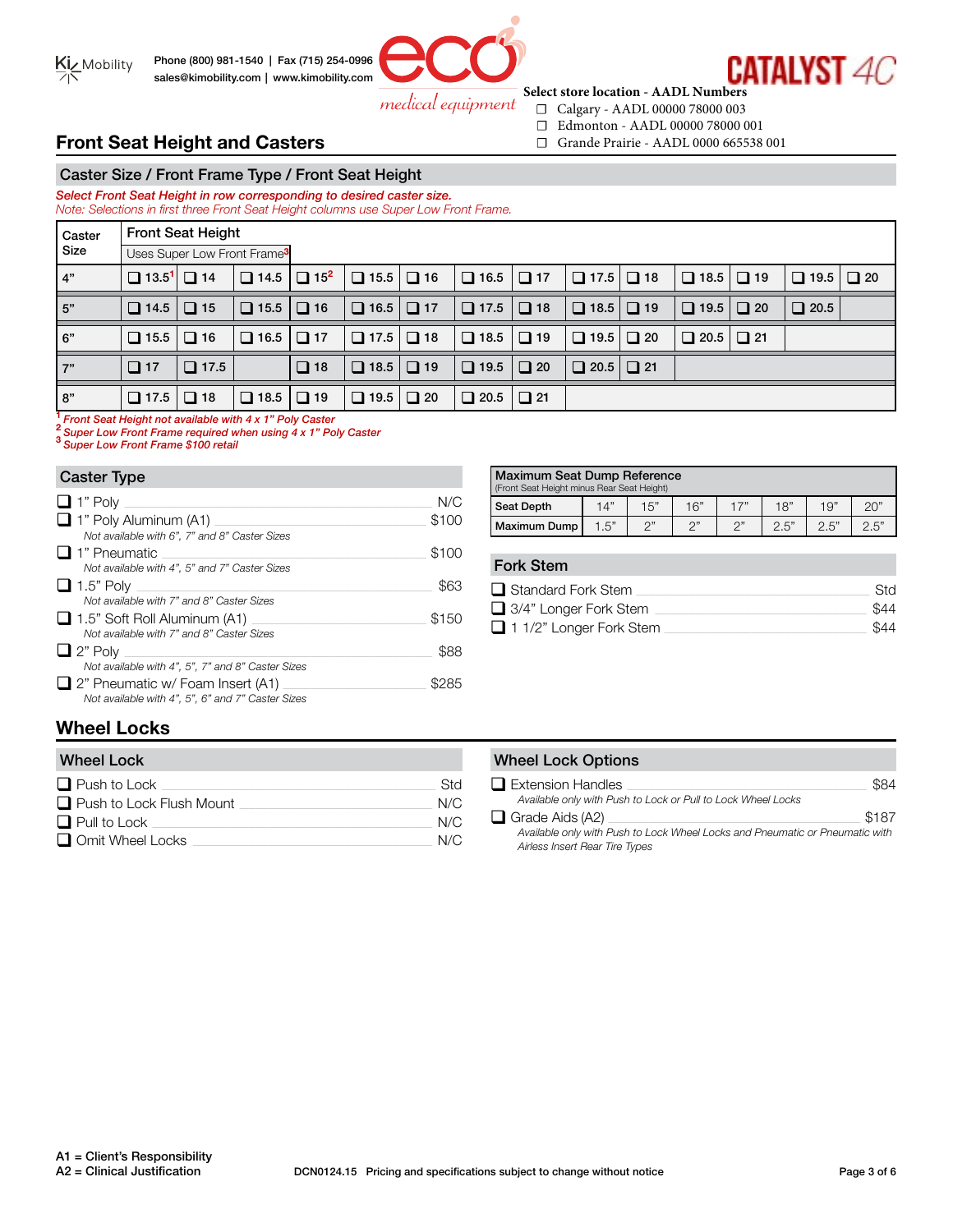

# **CATALYST 4C Select store location - AADL Numbers**

medical equipment

- ☐ Calgary AADL 00000 78000 003
- ☐ Edmonton AADL 00000 78000 001
- ☐ Grande Prairie AADL 0000 665538 001

# **Rear Seat Height and Wheels**

Wheel Size / Tire Profile / Rear Seat Height

*Select Rear Seat Height in row corresponding to desired Wheel Size and Tire Profile. 14" Seat Depth not available with 24" or 26" Rear Wheels.* 

| Wheel<br><b>Size</b> | Tire<br>Profile |                          | <b>Rear Seat Height</b> |                |                |              |
|----------------------|-----------------|--------------------------|-------------------------|----------------|----------------|--------------|
| 20"                  | Low             | $\Box$ 12.5 <sup>1</sup> | $\Box$ 13.5             | $\square$ 14.5 | $\Box$ 15.5    | $\Box$ 16.5  |
|                      | Full            | $\Box$ 13 <sup>1</sup>   | $\Box$ 14               | $\Box$ 15      | $\square$ 16   | 17<br>ப      |
|                      | Low             | $\Box$ 13.5 <sup>1</sup> | 14.5<br>$\mathbf{L}$    | $\Box$ 15.5    | $\Box$ 16.5    | $\Box$ 17.5  |
| 22"                  | Full            | $\Box$ 14 <sup>1</sup>   | 15<br>□                 | $\square$ 16   | 17<br>ப        | 18<br>ப      |
| 24"                  | Low             | $\Box$ 14.5 <sup>1</sup> | $\square$ 15.5          | $\square$ 16.5 | $\square$ 17.5 | $\Box$ 18.5  |
|                      | Full            | $\square$ 15 $^1$        | □ 16                    | $\square$ 17   | □ 18           | $\square$ 19 |
| 26"                  | Low             | $\Box$ 15.5 <sup>1</sup> | $\square$ 16.5          | $\square$ 17.5 | $\square$ 18.5 | $\Box$ 19.5  |
|                      | Full            | 16 <sup>1</sup><br>□     | 17                      | 18<br>J        | 19<br>- 1      | 20 ⊑         |

**<sup>1</sup>***Not available with Flip Back Armrests*

### Rear Tire Type

| <b>Full Profile</b>                              |            |
|--------------------------------------------------|------------|
| $\Box$ Street Pneumatic 1 3/8"                   | <b>Std</b> |
| $\Box$ Full Poly 1 3/8"                          | N/C        |
| $\Box$ Pneumatic with Airless Insert 1 3/8" (A1) | \$200      |

| <b>Handrim</b>                                                            |       | <b>Handrim Option</b>   |
|---------------------------------------------------------------------------|-------|-------------------------|
| <b>Standard Handrims</b>                                                  |       | $\Box$ 3M Micro Grip (A |
| Aluminum Anodized                                                         | Std   | Not available on Pla    |
| $\Box$ Plastic Coated                                                     | \$119 |                         |
| $\Box$ Projection (8 Vertical Projections)                                | \$299 |                         |
| Available on 22", 24", and 26" Spoke wheels & 24" Mag wheels w/full tires |       |                         |
| $\Box$ Omit Handrim                                                       | N/C   |                         |

# Rear Wheel Type

| $\Box$ Spoke | N/C |
|--------------|-----|
| $\Box$ Mag   | N/C |

| <b>Low Profile</b>                                                                                    |       |
|-------------------------------------------------------------------------------------------------------|-------|
| $\Box$ Low Poly 1"<br>Not available on 26" rear wheels                                                | N/C   |
| $\Box$ Sentinel Solid Tire 1"<br>Not available on 20" and 22" Mag wheels                              | N/C   |
| $\Box$ High Pressure 1" (A1)<br>Not available on Mag wheels                                           | \$119 |
| $\Box$ Schwalbe Marathon Plus Evolution 1" (A1)<br>Not available on Mag wheel, 20" or 22" wheel sizes | \$145 |
| <b>Handrim Option</b>                                                                                 |       |

q 3M Micro Grip (A1) \_\_\_\_\_\_\_\_\_\_\_\_\_\_\_\_\_\_\_\_\_\_\_\_\_\_\_\_\_\_\_\_\_\_\_\_\_\_\_\_\_\_\_\_\_\_\_\_\_\_\_\_\_\_\_\_\_\_\_\_\_\_\_\_\_\_\_\_\_\_\_\_\_\_\_\_ \$81 *Not available on Plastic Coated or Projection Handrims*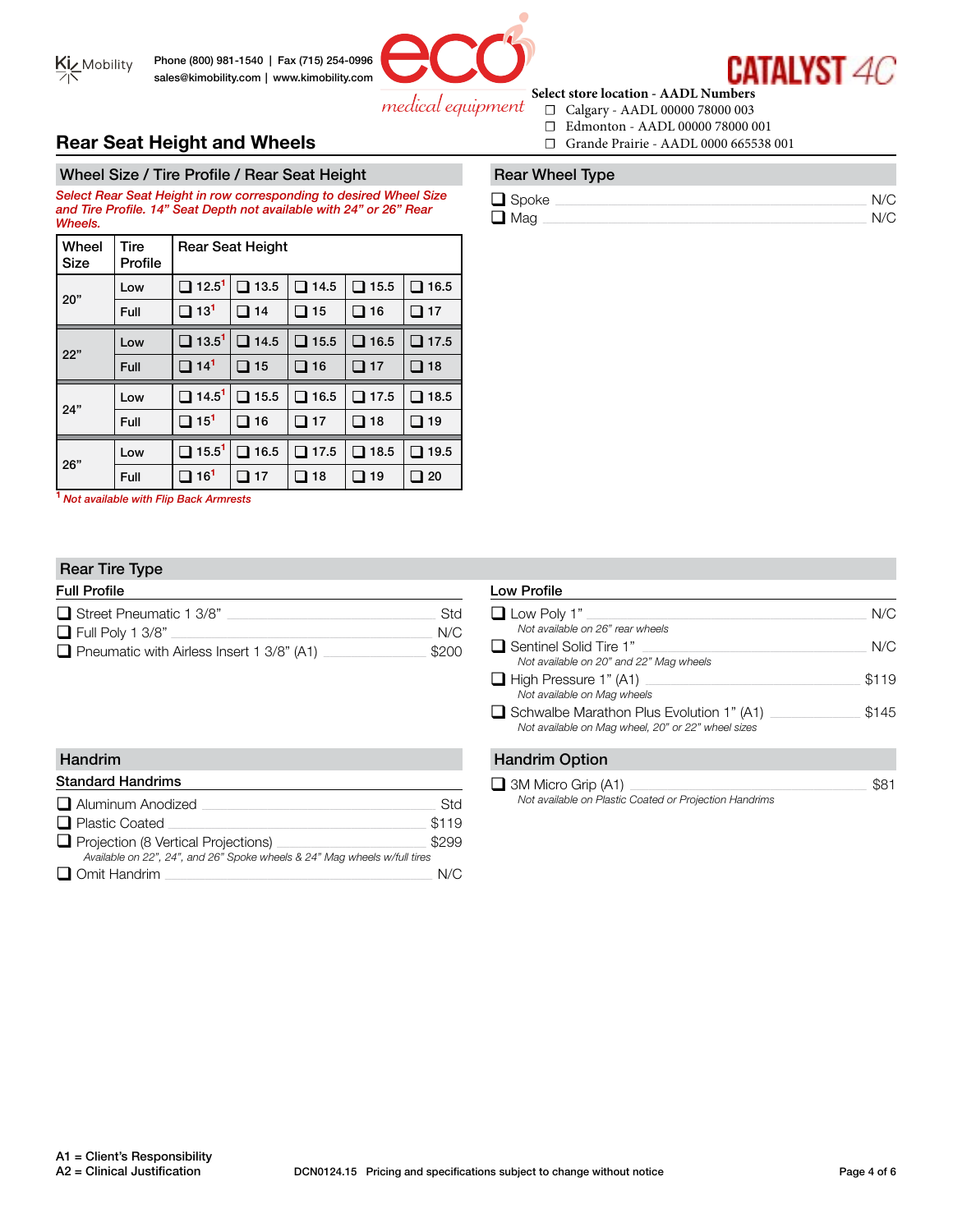

Phone (800) 981-1540 | Fax (715) 254-0996 sales@kimobility.com | www.kimobility.com



CATAI YST *ac* 

#### **Select store location - AADL Numbers** medical equipment

Armrest continued

- **☐ Calgary AADL 00000 78000 003**
- **☐ Edmonton AADL 00000 78000 001**
- **☐ Grande Prairie AADL 0000 665538 001**

### **Axles**

| Axle                                                            |            |
|-----------------------------------------------------------------|------------|
| $\Box$ Fixed Axle                                               | <b>Std</b> |
| $\Box$ Quick Release                                            | N/C        |
| $\Box$ Quad Quick Release (A2)<br>Not available with Mag wheels | \$219      |

# **Armrests**

### Armrest Please select Arm Pad option

Removable Side Guard

**Accessories**

*Not available with T-Arm or Flip Back Armrests*

|  | Height Adjustable Flip Back T-Arm (9.5" - 13.5") | \$295 |
|--|--------------------------------------------------|-------|
|--|--------------------------------------------------|-------|

# Arm Pad q Omit Armrests \_\_\_\_\_\_\_\_\_\_\_\_\_\_\_\_\_\_\_\_\_\_\_\_\_\_\_\_\_\_\_\_\_\_\_\_\_\_\_\_\_\_\_\_\_\_\_\_\_\_\_\_\_\_\_\_\_\_\_\_\_\_\_\_\_\_\_\_\_\_\_\_\_\_\_\_\_\_\_\_\_\_\_\_\_ N/C

| <b>Not available with Swing Away Armrests</b> |      |             |             |  |  |  |  |  |  |  |
|-----------------------------------------------|------|-------------|-------------|--|--|--|--|--|--|--|
| Standard Arm Pad                              | N/C  | $\Box$ Desk | $\Box$ Full |  |  |  |  |  |  |  |
| Waterfall Arm Pad (A1)                        | \$35 | $\Box$ Desk | $\Box$ Full |  |  |  |  |  |  |  |
| Available only with Height Adjustable T-Arms  |      |             |             |  |  |  |  |  |  |  |

| <b>Seat Pan</b>                                                                 |       |
|---------------------------------------------------------------------------------|-------|
| Removable Aluminum Seat Pan (A1) ____<br>Pan depth 1/2" shorter than Seat Depth | \$245 |
| <b>Other Accessories</b>                                                        |       |
| $\Box$ Tool Kit (A1)                                                            | \$60  |
| Removable Underseat Pouch (A1)                                                  | \$75  |
| $\blacksquare$ Ki Mobility Backpack (A1)                                        | \$90  |
| Black Neoprene Impact Guards (A1)                                               | \$95  |
| Clear Spoke Guards (A1)<br>Not available with Mag wheels                        | \$144 |
| Black Spoke Guards (A1)<br>Not available with 20" rear wheel or Mag wheels      | \$144 |
| Cane and Crutch Holder (A1) _____                                               | \$110 |
| I IV Pole (A1)                                                                  | \$175 |
| Available only with Standard Straight Back Posts                                |       |
| $O2$ Holder                                                                     |       |
| $\Box$ O <sub>2</sub> Holder                                                    | \$110 |
| Left Side<br><b>Right Side</b>                                                  |       |

q Swing Away (10.5" - 12.5") (A1) \_\_\_\_\_\_\_\_\_\_\_\_\_\_\_\_\_\_\_\_\_\_\_\_\_\_\_\_\_\_\_\_\_\_\_\_\_\_\_\_\_\_\_\_\_\_\_\_\_\_\_\_\_\_\_\_ \$175

*Not available with Angle Adjustable Back Posts or Arm Pads*

### Positioning Belt

Anti-Tip

| $\Box$ 1 1/2" Auto Buckle |  |  |
|---------------------------|--|--|
|---------------------------|--|--|

q Rear Anti-Tips \_\_\_\_\_\_\_\_\_\_\_\_\_\_\_\_\_\_\_\_\_\_\_\_\_\_\_\_\_\_\_\_\_\_\_\_\_\_\_\_\_\_\_\_\_\_\_\_\_\_\_\_\_\_\_\_\_\_\_\_\_\_\_\_\_\_\_\_\_\_\_\_\_\_\_\_\_\_\_\_\_\_\_ \$110

q Composite Side Guards (A1) \_\_\_\_\_\_\_\_\_\_\_\_\_\_\_\_\_\_\_\_\_\_\_\_\_\_\_\_\_\_\_\_\_\_\_\_\_\_\_\_\_\_\_\_\_\_\_\_\_\_\_\_\_\_\_\_ \$175

# **Frame Color**

| <b>Gloss Finish</b> |     |
|---------------------|-----|
| $\Box$ Black        | N/C |
| $\Box$ Blue         | N/C |